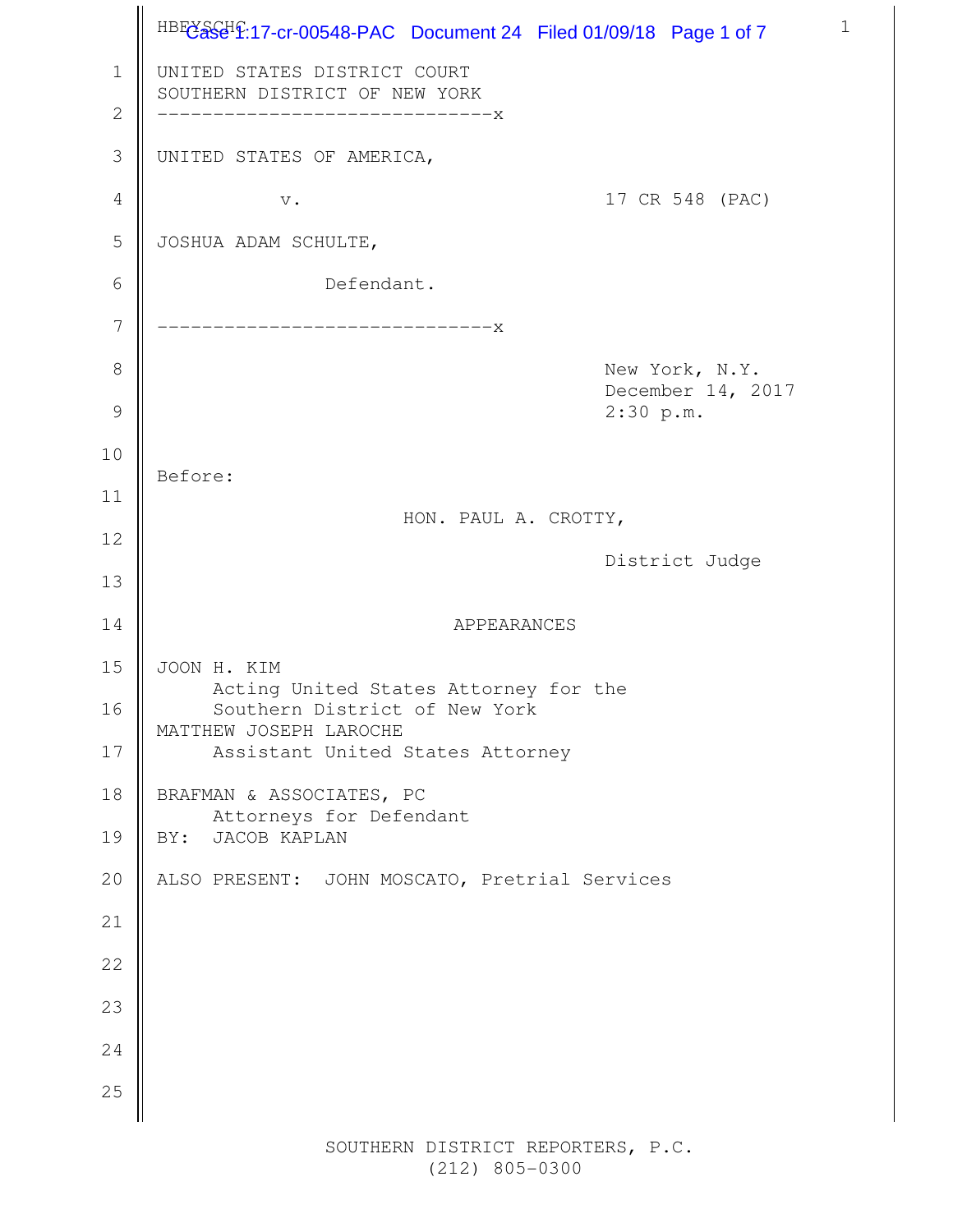|                | 2<br>HBFC&SCHP:17-cr-00548-PAC Document 24 Filed 01/09/18 Page 2 of 7 |
|----------------|-----------------------------------------------------------------------|
| $\mathbf 1$    | (Case called)                                                         |
| $\mathbf{2}$   | THE DEPUTY CLERK: Counsel for the government, please                  |
| 3              | state your appearances.                                               |
| $\overline{4}$ | MR. LAROCHE: Good afternoon, your Honor. Matt                         |
| 5              | Laroche for the government. With me is John Moscato from              |
| 6              | pretrial services.                                                    |
| 7              | THE COURT: Good afternoon, Mr. Moscato. Thank you                     |
| $8\,$          | for coming.                                                           |
| 9              | MR. KAPLAN: Good afternoon, your Honor. Jacob Kaplan                  |
| 10             | with Brafman & Associates for Mr. Schulte.                            |
| 11             | THE COURT: Mr. Kaplan. Mr. Schulte, how are you?                      |
| 12             | Mr. Laroche.                                                          |
| 13             | MR. LAROCHE: Yes, your Honor. We were last here on                    |
| 14             | November 8. Since that time, two things have happened. One is         |
| 15             | that the defendant has changed counsel to Mr. Kaplan.                 |
| 16             | The Second, as the Court is aware from our letter last                |
| 17             | week, the defendant was arrested on the bases of charges out of       |
| 18             | Virginia. Based on those charges and other information that           |
| 19             | we've set forth in our letter, we're now seeking the                  |
| 20             | defendant's detention.                                                |
| 21             | It is my understanding -- and I'll defer to defense                   |
| 22             | counsel -- that at least with respect to our application, they        |
| 23             | are consenting for now without prejudice, and I'll let him            |
| 24             | explain that. The government is also ready to discuss a               |
| 25             | schedule moving forward.                                              |
|                |                                                                       |

SOUTHERN DISTRICT REPORTERS, P.C. (212) 805-0300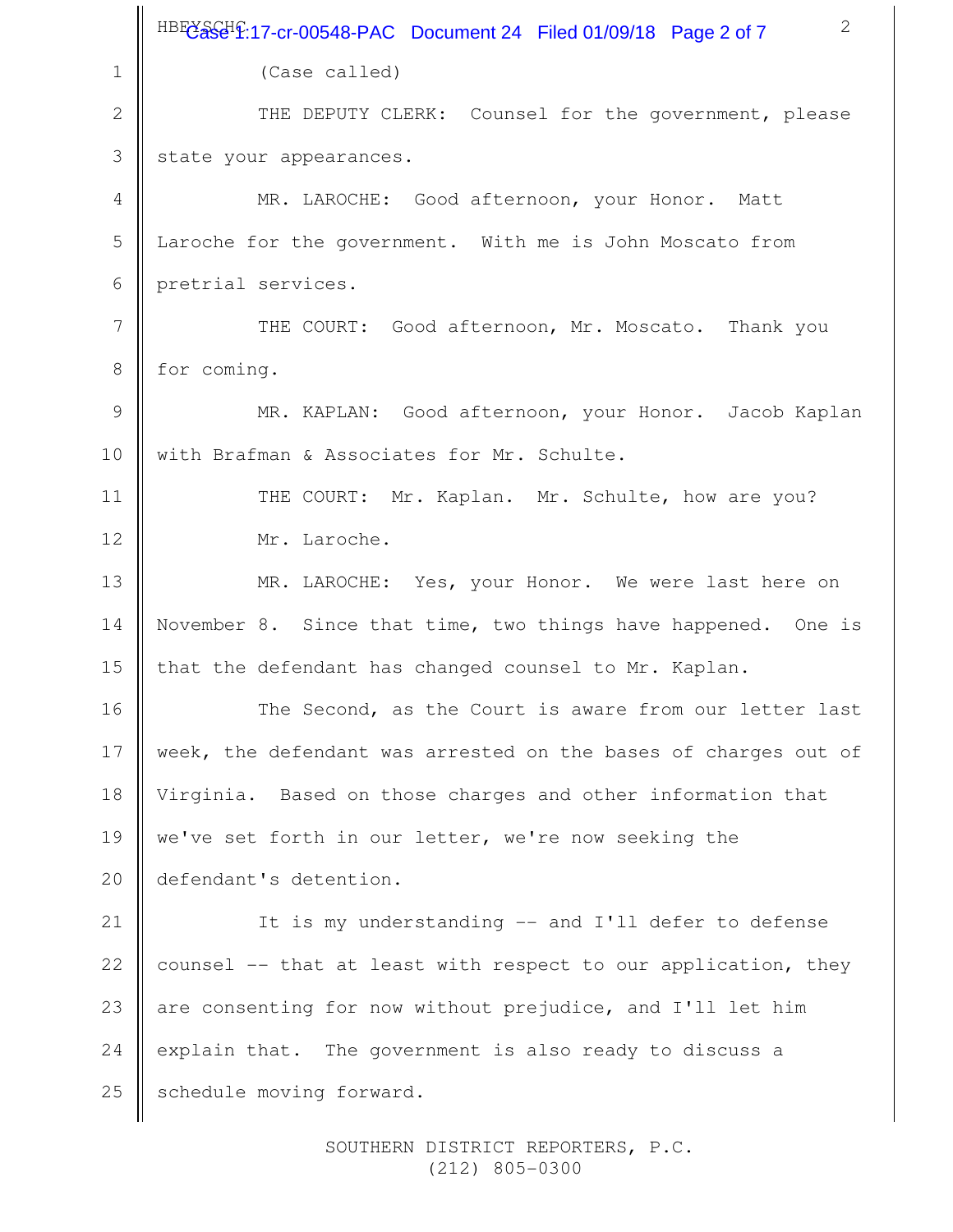THE COURT: Mr. Kaplan.

2

25

1

MR. KAPLAN: Thank you, your Honor.

My colleague is correct that we are going to consent to detention without prejudice. We would like, based on our conversations with the government, to allow Mr. Schulte to go down to Virginia do at least address the initial arraignment on the charges down there with an understanding he'll come back here to appear before your Honor. 3 4 5 6 7 8

THE COURT: What's the schedule for that, Mr. Kaplan? MR. KAPLAN: Nothing is happening until he gets down there. Based on my conversations with the state prosecutor, because he's currently in state custody, the deputies from Virginia are supposed to pick him up on December 20 from the state facility. 9 10 11 12 13 14

Presumably they'll pick him up from the federal facility instead, and they'll take him down to Virginia. He has counsel already down in Virginia. Hopefully he'll be arraigned soon after returning to Virginia. Then depending on what happens in the court there, I would hope that he could be brought back here. 15 16 17 18 19 20

THE COURT: When he leaves this courtroom, in whose custody will he be? 21 22

MR. KAPLAN: My understanding is that he'll be in federal custody. 23 24

THE COURT: Is that right, Mr. Laroche?

SOUTHERN DISTRICT REPORTERS, P.C. (212) 805-0300

3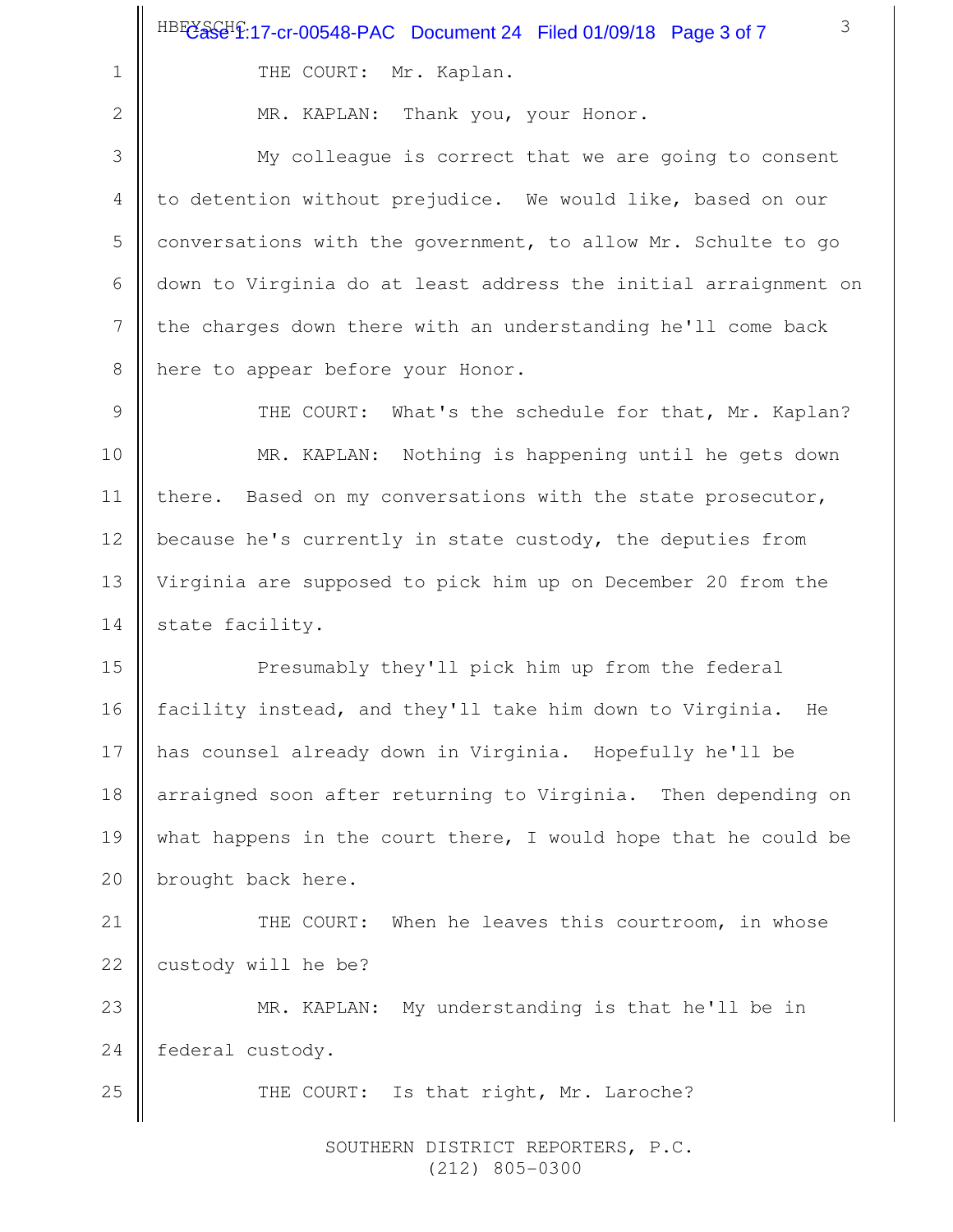HBEC<sup>3</sup>S<sub>C</sub>H<sub>2</sub>:17-cr-00548-PAC Document 24 Filed 01/09/18 Page 4 of 7

4

MR. LAROCHE: Yes, your Honor. I think that how it would work procedurally is that after today he would be in federal custody, and then the state authorities would take him out, bring him to Virginia, get him arraigned, and then he would be back up here still in federal custody for the next matter. THE COURT: I have a remand order which I've drafted which provides that, for the reasons stated on the record, bail is revoked, and the defendant is remanded to the custody of the U.S. Marshals for the Southern District. Is that what you want? MR. LAROCHE: Yes, your Honor. THE COURT: Mr. Kaplan, is that all right? MR. KAPLAN: It is, your Honor. While we have answers to a lot of the allegations in the government's letter, we think it's best to wait until the Virginia matter is resolved before addressing it. THE COURT: I'm signing the order, and Mr. Schulte is remanded. The marshals are here? Thank you. Okay. Mr. Laroche, what else? MR. LAROCHE: Yes, your Honor. At the last conference, I think the parties notified the Court that there was one remaining issue with respect to discovery, and that was specifically that the government needed a laptop computer and 1 2 3 4 5 6 7 8 9 10 11 12 13 14 15 16 17 18 19 20 21 22 23 24 25

> SOUTHERN DISTRICT REPORTERS, P.C. (212) 805-0300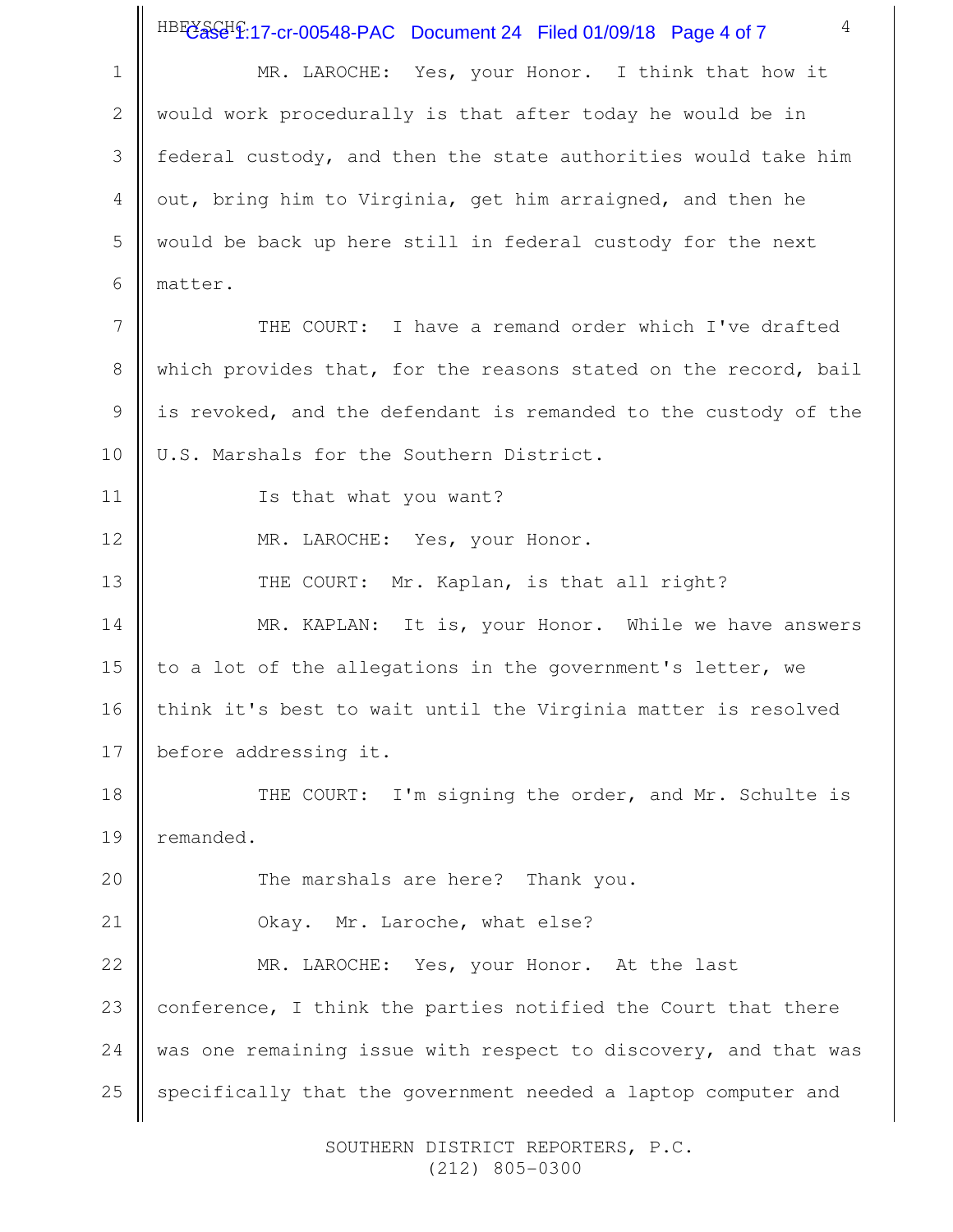HBEC<sup>3</sup>S<sub>C</sub>H<sub>2</sub>:17-cr-00548-PAC Document 24 Filed 01/09/18 Page 5 of 7 an additional hard drive so we could load the remaining discovery.

1

2

25

After Mr. Kaplan was appointed counsel or became counsel for the defendant, he provided us those materials. We're in the process of loading them, which is taking a bit of time because of the amount of data. With that said, we will have that complete by next week. At that point, discovery in this case will be complete. 3 4 5 6 7 8

THE COURT: How much time do you want, Mr. Kaplan. MR. KAPLAN: Well, your Honor, we've obtained the discovery given to prior counsel, and I've started to go through that. In addition, there was one other issue which I believe was raised at our prior conference, which was a security clearance for counsel to go through some of the national security evidence that might be present in the case. 9 10 11 12 13 14 15

While most of the national security stuff does not involve the charges, the actual charges against Mr. Schulte, the basis for the search warrants in this case involve national security. 16 17 18 19

So I'm starting the process with their office to hopefully get clearance to go through some of the information on that with an eye towards possibly a Franks motion going forward. So I would ask for more time just to get that rolling. 20 21 22 23 24

What I would hope to do, with the Court's approval, is

SOUTHERN DISTRICT REPORTERS, P.C. (212) 805-0300

5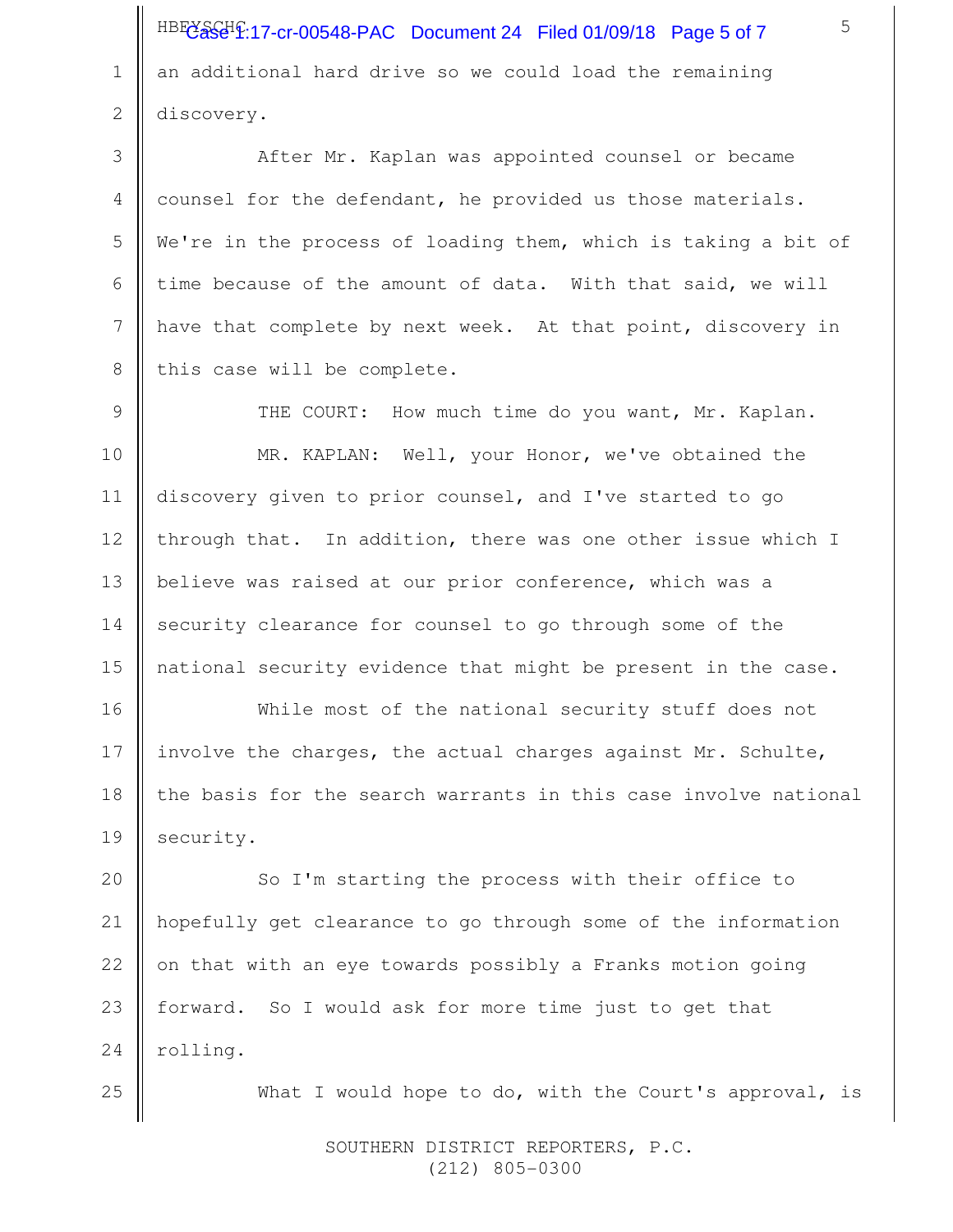6 HBEC<sup>3</sup>S<sub>C</sub>H<sub>2</sub>:17-cr-00548-PAC Document 24 Filed 01/09/18 Page 6 of 7 to set a hearing date, a court date, for early January just to ensure that Mr. Schulte, after dealing with the issue in Virginia, is brought back here to the Southern District of New York. In the three weeks in between now and then, I'll have a better idea, based on the discovery I receive from the government, as to how much time we would need for motions going forward. THE COURT: What date do you want in January? MR. KAPLAN: The first week, between January 3 and January 6. THE DEPUTY CLERK: Conference set for Thursday, January 4 at 3:45. MR. KAPLAN: That's perfect, your Honor. THE COURT: Mr. Laroche, is that all right with you? MR. LAROCHE: That's fine, your Honor. Thank you. THE COURT: Anything else? MR. LAROCHE: Your Honor, the government moves to exclude time in the interests of justice from today until January 4. The basis for the exclusion is so that defense counsel can continue considering the discovery and also consider potential motions to be filed. THE COURT: Any objection? MR. KAPLAN: No objection. THE COURT: For the reasons stated, the time between 1 2 3 4 5 6 7 8 9 10 11 12 13 14 15 16 17 18 19 20 21 22 23 24 25

> SOUTHERN DISTRICT REPORTERS, P.C. (212) 805-0300